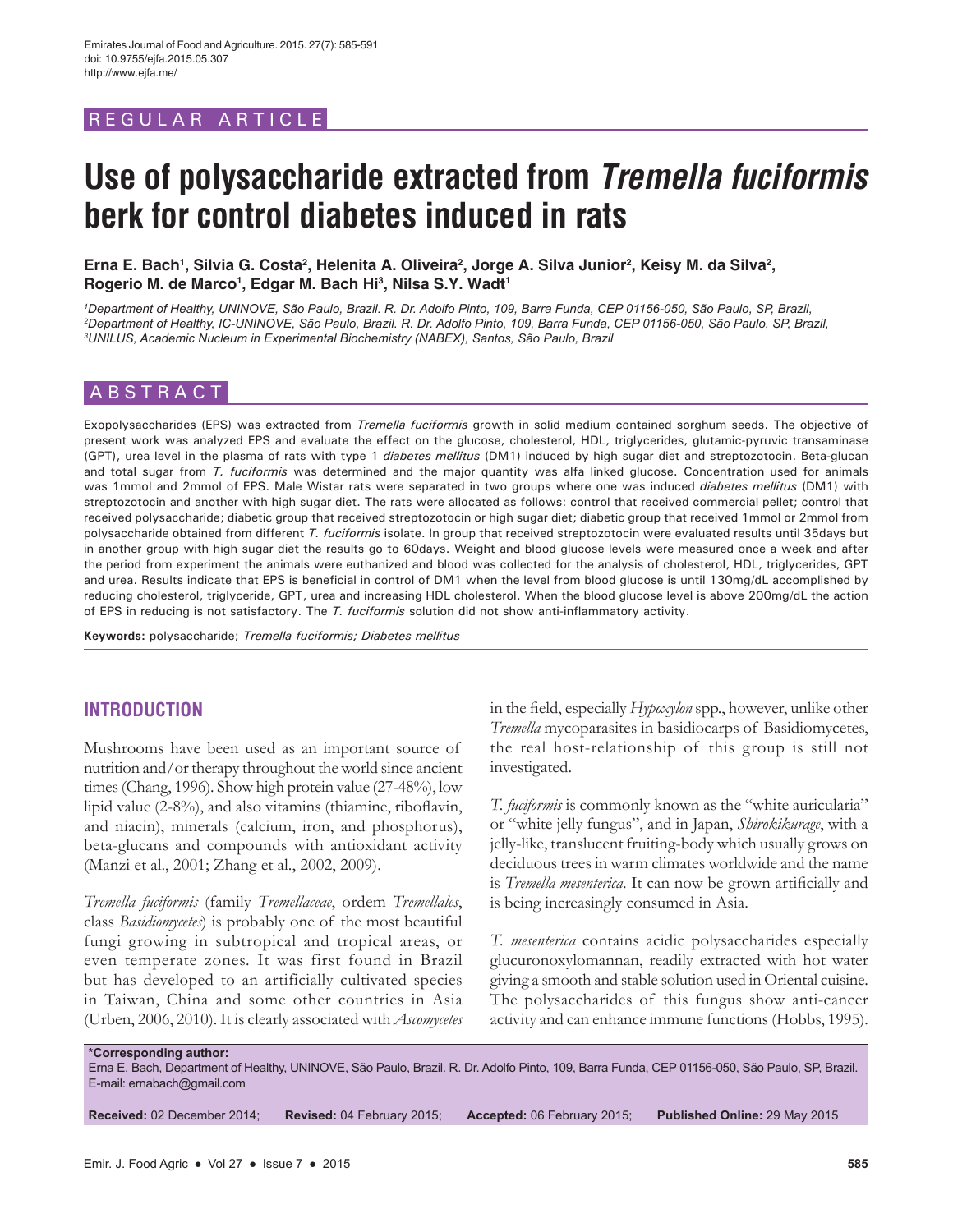Clinical trials have shown it to be effective in treating radio- and chemo-therapy-induced leukopenia, boosting immunological functions and stimulating leukocyte activity (Hu and But, 1987). Kachhawa et al. (2003) proposed a structure of polisaccharide as  $\alpha$ -(1→4) e (1→6) in proportion of 2:1.

Fruit bodies from *T. fuciformis* are difficult to obtain and is not cultivated in Brazil. Thus, mycelia of these mushrooms are mainly prepared in substrate (Hang et al., 2001; Urben, 2006) but exopolysaccharides (EPS) has been studied through submerged cultures, all of which have different and interesting biological activities (Zhu et al., 2012). Su-Yun et al. (2010) demonstrated that chemical structures of the polysaccharides from fruit body, spore, and submerged culture of *T. fuciformis* are similar. *T. fuciformis* polysaccharides mainly consist of heteropolysaccharides with  $\alpha$ -(1→3)-linked D-mannan as the backbone chain, exhibiting diverse activities such as immunomodulation, antitumor, antioxidation, and antiaging.

In the present study we analyzed the fungal EPS production in a solid medium, and evaluate the effect polysaccharides on the blood sugar, cholesterol, HDL, triglycerides, glutamic-pyruvic transaminase (GPT), urea level in the plasma of rats with type 1 diabetes mellitus (DM1) induced by high sugar diet or streptozotocin.

# **MATERIALS AND METHODS**

### **Preparation of polysaccharide**

*Tremella fuciformis* received from Embrapa-Brasília and from São Paulo (Table 1), were cultured in potato dextrose agar (PDA) for 8-day old and then transferred to plastic bag containing sorghum seeds. The bags were incubated for 45days for micelial growth in chamber with controlled temperature (27±10 C) and dark. For produced polysaccharides, a solid medium was made that involved 100g of sorghum seeds (Embrapa variety 308) that was first cooked in water and after crushed in a blender in 400mL of water and boiled again. The mixture was filtered through sieve, gauze, cotton cloth, completely to 500mL water and supplemented with 0.5g of agar. After boiled was transferred to bottles and sterilized. Seeds sorghum with mycelium was inoculated to bottle with solid medium and incubated for 20 days in chamber with controlled temperature ( $25 \pm 1$ <sup>o</sup>C) and dark. After period was removed EPS with water, observed presence of spores, centrifuged (3000 xg/10 min) and precipitated the EPS to end with 70% of alcohol. Solvent was evaporated and betaglucan was determined by method of Lever (Lever, 1972) involved enzyme beta-glucanase (Sigma). Standart in test was used glucose and laminarin that said one unit of enzyme can be liberated 1 µM of glucose/min at 37°C (Van

Hoof et al., 1991). For total sugar was used method Anthrona (Dische et al., 1947, Dische, 1962).

#### **Animals**

Animals were obtained from the University Nove de Junho (UNINOVE) animal lodging facility. The UNINOVE Ethics Committee for Animal Research approved the protocols used in this study (process numbers: 34/2010 and 20/2012).

The study was carried out in 60 Male Wistar rats, and separated in two groups. In first group, 30 rats aged five weeks, weighing 210 to 240g and induced diabetes with streptozotocin. In second group 15 rats aged two weeks, weighing 50g to 60g and treated with high sugar diet. The animals were kept in polypropylene cages (two to three animals per cage) covered with metallic grids in a room maintained at 23 °C, 55  $\pm$  10% relative humidity and a 12-h light/dark cycle. The animals had free access to food and water for one week before beginning the study. Food and water consumption were measured every two days. Blood glucose levels and weight were measured twice a week, always at 14:00 p.m.

First group: 35 animals were fasted for 12 hours and chemical diabetes was induced in a part (30 rats) through an intraperitoneal injection of streptozotocin (50 mg/kg) (STZ - Sigma). The STZ solution was prepared immediately prior to injection by dissolving the drug in a fresh, cold citrate buffer, pH 4.5. After 72 hours, blood glucose levels were measured using a portable glucose meter (Accu Check Active). For such, the distal part of the tail was gently snipped; the first blood drop was discarded and the second was absorbed by a test strip inserted in the glucose meter. Rats were considered diabetic when the blood glucose level was at least 150 mg/dL. The four sub groups were composed as follows: 1) C= control that received commercial pellet;  $2$ )  $D=$  diabetic group that received streptozotocin and commercial pellet; 3) 1mmol= Diabetic group that received oral Tremella (EPS) 1mmol from Ch (China); 4) 1mmol= Diabetic group that received oral Tremella (EPS) 1mmol from Br (Brazil); 5) 2mmol= Diabetic group that received oral Tremella (EPS) 2mmol from Ch (China); 6) 2mmol= Diabetic group that received oral Tremella (EPS) 2mmol from USA; 7) 2mmol= Diabetic group that received oral Tremella (EPS) 2mmol from Br (Brazil). The groups were evaluated for 35 days.

In the second group Animals were allocated to five subgroups and a part (15 rats) received for 10 weeks high sugar diet (HSD). The treatments were formed: a) control group (Control); b) Control with Tremella (EPS) 2mmol treated (CTrem); c) diabetic group that received higher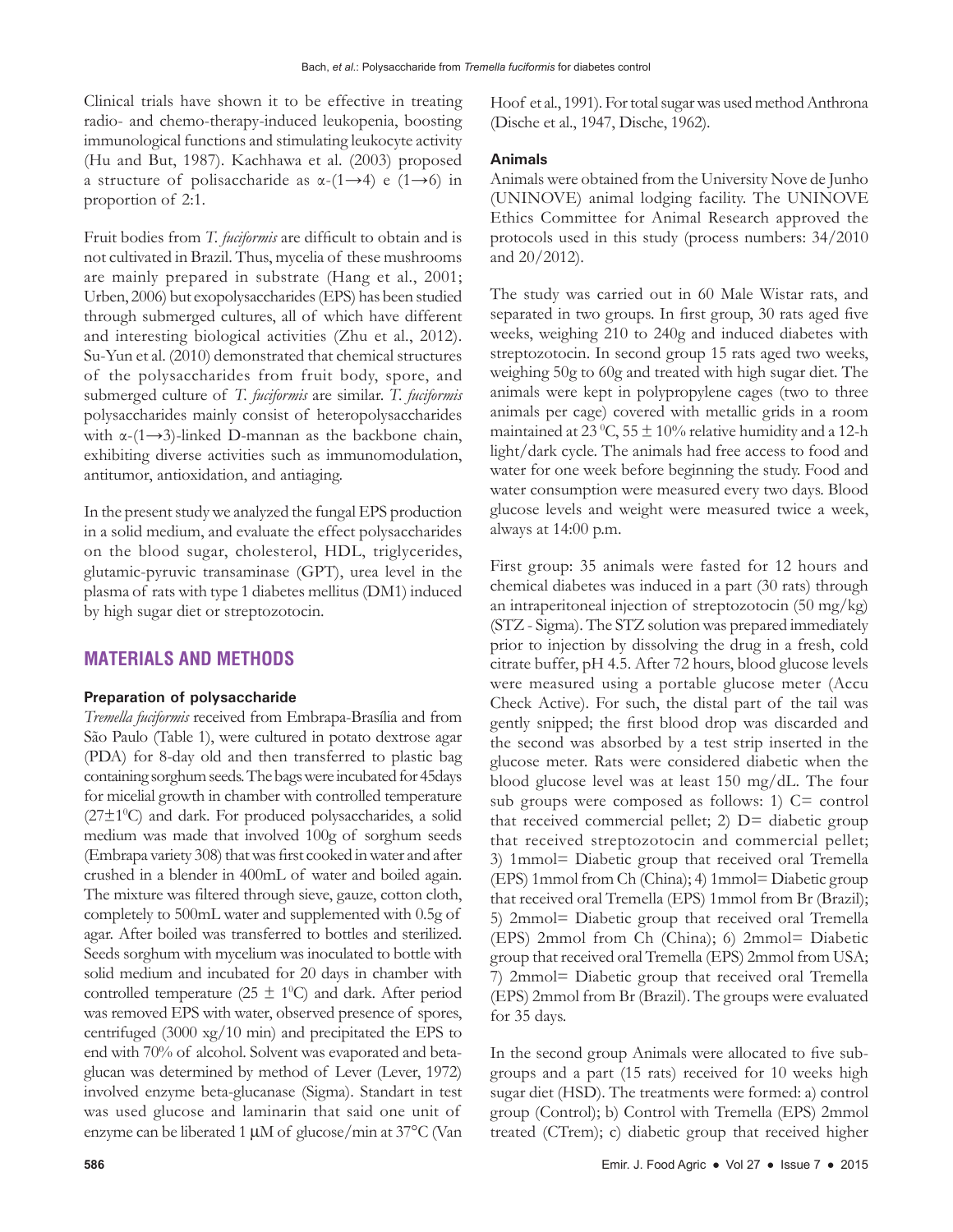sugar diet (Diabetic); d) diabetic and treated with Tremella (EPS) 1mmol (Trem 1mmol); e) diabetic and treated with Tremella (EPS) 2mmol (Trem 2mmol). The rats were fed a commercially available rat pellet diet *ad libitum* throughout the experimental period. Control groups were supplied with normal drinking water *ad libitum* and groups with high sugar diet were supplied with biscuit, wafer, chocolate and 20% of Frutose solution.

## **Euthanasia and sample collection**

At the end of the experimental period, the animals were anesthetized with a lethal dose of a cocktail containing ketamine (1 mg) and xylazine (5 mg). Thoracotomy was performed. Blood was collected from the left ventricle and centrifuged. The plasma was removed and stored at -20°C for no longer than three days before the assay. Total cholesterol, triglycerides, HDL-cholesterol, urea, creatinine, and Glutamin pyruvate transaminase, were measured using biochemical test kits (Labtest Diagnostica®).

## **Statistical analysis**

Statistical analysis was performed using the Assistat program and involved ANOVA, and Student's t-test. Statistical significance was determined by p-values <0.05 and <0.01.

## **Anti-inflamatory evaluation in rats**

The method used is based in Basile et al. (1989) and Wadt (2000). Male Wistar rats weighing 150-180g were obtained from UNINOVE bioterio (creation room). The animals were kept in polypropylene cages (three animals per cage) covered with metallic grids in a room maintained at 23ºC, 55+10% humidity, 12h light and 12h dark cycle, water and feed *ad libitum* for one week before the start of the study. Groups of five rats were anesthetized and submitted to cotton pellets implantation method at the dorsal region.

Negative controls were water, ethanol 70% in dosage 1mL/kg and for positive control was used dexamethasone in dosage 0,2 mg/kg (1mL/Kg). Further the solution of *Tremella fuciformis* was given by oral gavage in dosage 1mL/kg for seven days.

The animals were sacrificed by anesthetic excess (xylazina/ketamine) and the cotton pellet was removed, dried and weighted in analytic balance and the mass difference was statically evaluated by the Anova/Tukey method.

## **RESULTS AND DISCUSSION**

#### **Analysis of** *Tremella fuciformis*

The chemical composition and efficiency of extraction processes of polysaccharides in fruiting bodies from *T. fuciformis* were not completely clear. Wu et al. (2008) demonstrated that chemical structure of the polysaccharides consists of a linear backbone of  $(1\rightarrow3)$ α-D-mannan (with side chains composed of glucuronic acid, xylose and fucose) backbone chain to which  $\beta$ -(1→2)-linked D-xylose residues are attached at the C-2 position. The estimated ratio of mannose, fucose, xylose, and glucuronic acid is 9:1:4:3 that makes glucoronic acid accounted for 17.6% of the polysaccharides content in *T. fuciformis* (De Baets and Vandamme, 2001; Gao et al., 1996, 1997; Tsing, 2006; Wu et al., 2008; Kakuta et al., 1979; Khondkar, 2009).

In Brazil, is difficult to find fruiting bodies and work in labor it´s possible. Results when obtained EPS from solid medium, confirmed that total sugar was alfa-glucose and by method of Lever have trace of quantity of beta-glucose linked. Was used various solid medium but the best was make with sorghum seeds (variety 308-Embrapa).

The isolates of *Tremella fuciformis* from Brazil, China and United States produced EPS in solid medium and were present spores from fungi. The spores were broadly ellipsoid with 7-9 x 6-7  $\mu$ m, smooth, hyaline according to Berkeley (1856). Polysaccharides after precipitation with alcohol presented white color. Table 1 shows concentration of glucose linked beta-(1,3) (1,6) and total sugars from 10 preparations. In total sugar the concentration was millimol that corresponded to alfa-glicose.

#### **Induction of diabetes**

There are many models to induce diabetes like the use of a high fructose, or sucrose (HSD). High concentration in the diet requiring a long induction time and in this way raising the Project cost (Singla et al., 2009; Song et al., 2007; Srinivasan et al., 2005). To avoid this situation there are some chemical inducers, commonly streptozotocin (STZ) and alloxan. Many authors used for the induction of both type 1 and type 2 diabetes in animals where STZ has been found to be a better chemical inducer than alloxan (Szkudelski, 2001). Kiho et. al. (1994) used polysaccharide solution from fruiting bodies of *T. fuciformis* and give to mice for treated diabetes when induced diabetes with STZ.

#### **Table 1: Concentration of beta‑glucan linked‑(1,3)(1,6) and total sugars from preparations of samples from**  *Tremella fuciformis*

|            | <b>Sample Origem</b>                        | mg Beta-             | mmol total |
|------------|---------------------------------------------|----------------------|------------|
|            |                                             | qlucan/mL            | sugar      |
| Br         | Brazil (Embrapa-Brasilia)                   | $153.6 + - 0.625a^*$ | 28.0a      |
| Ch         | China<br>(CC 308/Embrapa Brasilia)          | $126.4 + - 0.666b$   | 23.8b      |
| <b>USA</b> | USA (P53- Edison de Souza) 154.9 +/- 0.577a |                      | 24.6b      |

\*Different letters on columns indicate statistically significant differences among groups (p<0.01; ANOVA+Student's test)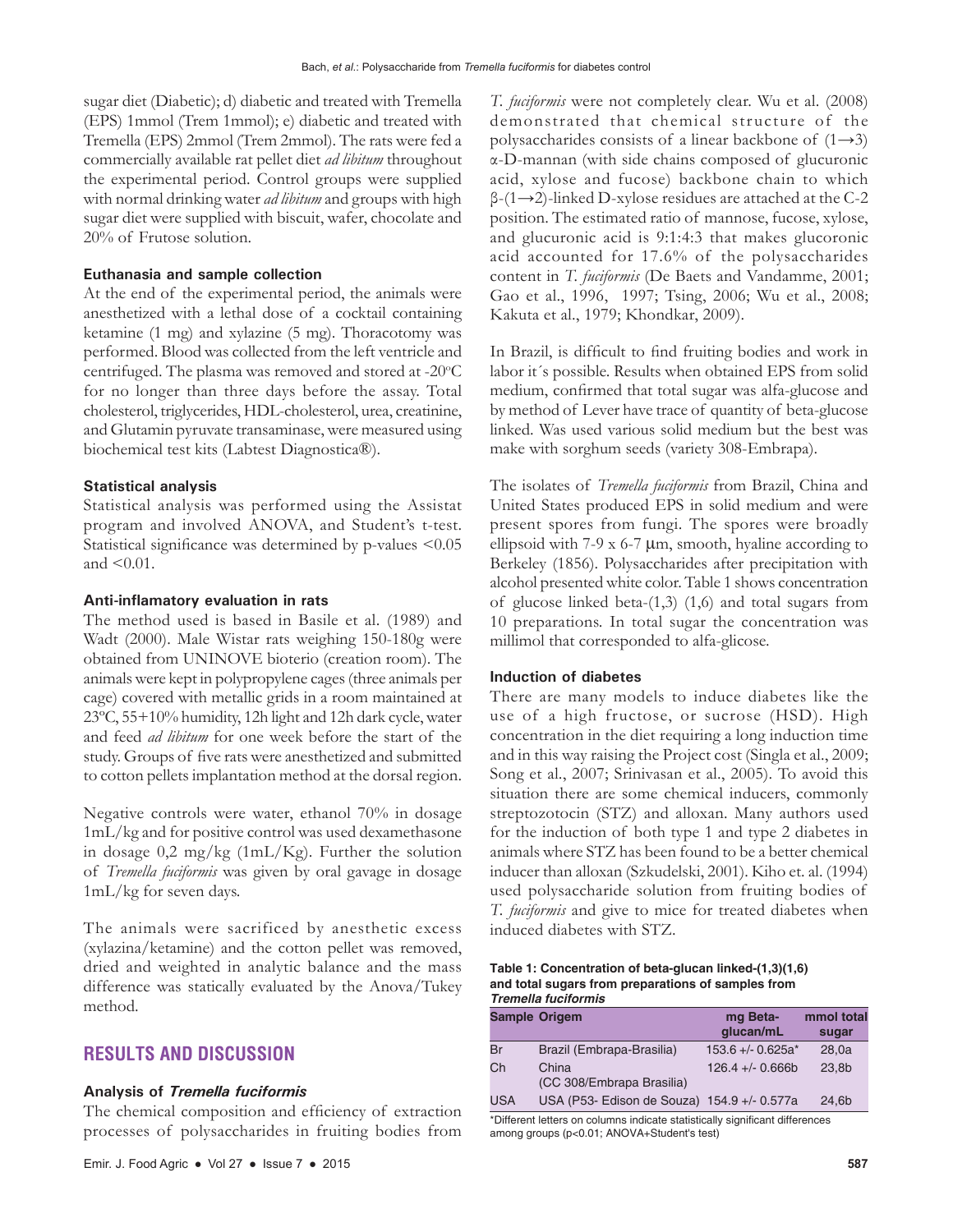On the present project, it has been used to models being one with HSD and other with STZ.

## **Induction of diabetes with Streptozotocin**

In the control group (C), weight increased throughout the experimental period, with no significant differences between the treated groups with fungi. Significant differences were found in the comparison of C with the D and treated with sample from USA ( $p$ <0.05) (Fig. 1). The results indicated that ingestion of polysaccharides from *Tremella* (samples from China and Brazil) maintain weight but isolate from USA increased weight.

Blood glucose was examined one day before the beginning of the experiment, and the concentration was within the normal range (112 to 120 mg/dL). Three days after diabetes induction, increases in glucose concentration were found in the D group and also in all treatments. Glucose was measured once a week until 36days. Letter b in Fig. 2 shows that treatment with polysaccharide of fungi from China (1mmol) have better effect as in concentration of 2mmol (indicate by letter a). Samples from USA (2mmol) have better effect in control diabetes as compared with China but samples from Brazil was the most interesting because decreased until 400g/dL when used 2mmol of concentration.

For rat and human the results show that the reduction is not so significantly, the diabetes still high (Fig. 2), without a doubt the action of *Tremella* was note as the observed by Mascaro et al.(2014), when demonstrated that *Agaricus sylvaticus* is potentially beneficial in the control of DM1 by reducing blood glucose from 480mg/dL to 100mg/dL in 4 weeks.

## **Induction of diabetes with high sugar diet (HSD)**



**Fig 1.** Body weight of rats submitted to treatments 1)  $C =$  control that received commercial pellet; 2)  $D =$  diabetic group that received streptozotocin and commercial pellet; 3) 1mmol= Diabetic group that received oral Tremella 1mmol from Ch (China) or Br (Brazil); 4) 2 mmol= Diabetic group that received oral Tremella 2mmol from Ch (China), USA and Br (Brazil). Measurements were taken once a week for until 36days. Weight values are mean of 5 animals. Streptozotocin was made in time 0day and obtained response after 3 days. Different letters in line indicate statistically significant difference among all groups (p<0.05 ANOVA).

As the glucose level from Brazilian samples were better, the doses were used in rats with induced diabetes using a diet based on a high sugar concentration, based in cookies, biscuits and a solution of 20% sucrose. This was done for 3 months. After this period, it was administered in a group of animals the amount of polysaccharide from the isolated group chosen for 60 days.

The Fig. 3 demonstrated that the weight from the animals submitted to treatment with polysaccharides and, the controls, did not show a significantly difference at the level of 5%. When these animals were compared with the DM1,



**Fig 2.** Blood glucose levels in rats submitted to treatments: 1)  $C =$  control that received commercial pellet; 2)  $D =$  diabetic group that received streptozotocin and commercial pellet; 3) 1mmol= Diabetic group that received oral Tremella 1mmol from Ch (China) or Br (Brazil); 4) 2mmol= Diabetic group that received oral Tremella 2mmol from Ch (China), USA and Br (Brazil). Measurements were taken once a week for until 36 days. Weight values are mean of 5 animals. Streptozotocin was made in time 0 day and obtained response after 3 days. Different letters in line indicate statistically significant difference among all groups (p<0.05 ANOVA).



**Fig 3.** Body weight of rats submitted to treatments 1) Control = control that received commercial pellet; 2) Diabetic  $=$  diabetic group that received high sugar diet and commercial pellet; 3) CBr= control that received polysaccharide from Tremella isolate from Brazil and commercial pellet; 4) Br 1mmol= Diabetic group that received oral Tremella 1mmol from Br (Brazil); 4) Br 2mmol= Diabetic group that received oral Tremella 2mmol from Br (Brazil). Measurements were taken once a week for until 60days. Weight values are mean of 5 animals. In time 0day correspond to 3 month of high sugar diet. Different letters in line indicate statistically significant difference among all groups (p<0.05 ANOVA).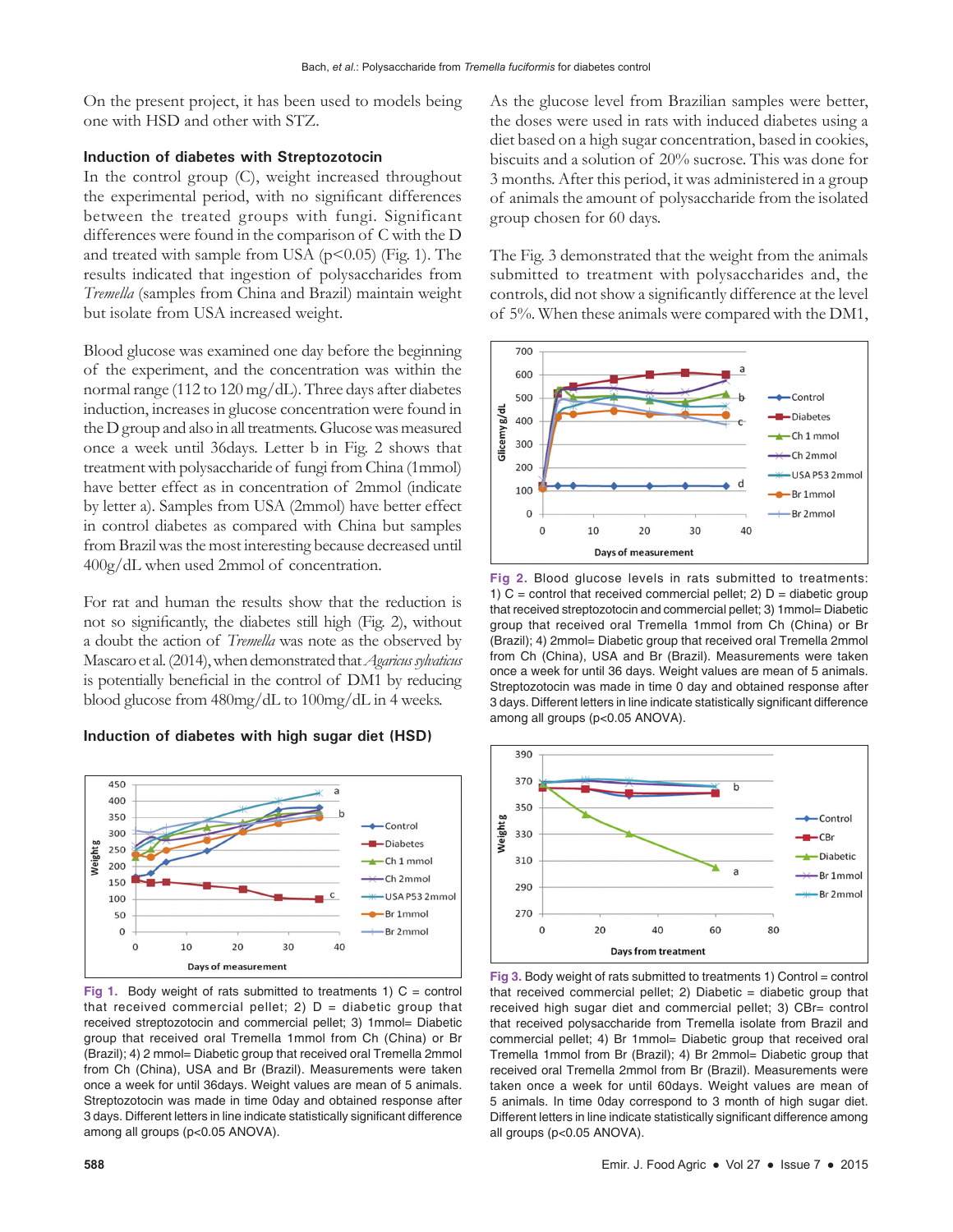was observed a weight decrease. This was confirmed on Fig. 4 where the glicemy level from control rats was 90 to 100g/dL. Yet, rats submitted to polysaccharides treatment had a decrease, this is, the level came from 138 to 98 g/dL, when compared with DM1 rats with the level of 149 to 241g/dL.

Without a doubt, the diabetes can be controlled with the *Tremella fuciformis* polysaccharide until the glicemy level of 130g/dL, because above this the reduction was extremely low.

The problem found in these experiments is that in the animals with STZ, the diabetes after 3 weeks is really high, being necessary to discard the rats. On the other model involving diet, the time to evaluate the animals was higher being able to use the polysaccharide at the maximum of 60 days, similar data was described by Wilson and Islam (2012) in animal models, however the monetary cost has been being too high.

#### **Biochemical analysis of plasma**

Table 2 displays the results of the biochemical tests at the time of euthanasia.

Creatinine and urea are kidney function markers and demonstrated that all animals when induced diabetes with STZ or HSD, no significant differences were observed for creatinine.

The increased levels of urea in animals DM1 may be due to increased protein catabolism, a situation not seen in animals EPS and Control (Table 2).

Glutamic pyruvic transaminase (GPT) levels increased in DM1 with HSD group and showed greater activity when compared with other groups. The same is seen in the STZ group. This indicates a possible liver damage caused by HSD and STZ, because the own EPS in the control animal shown the same activity from the animal without treatment. However the STZ group, even treated with EPS showed elevated levels indicating hepatotoxicity of streptozotocin (Table 2).

In animals with the two types of diabetes induction, cholesterol and triglycerides occurred an increase, while the HDL had a decreased. Comparing with the other groups submitted to treatment, both the cholesterol and triglycerides decreased, while occurred a slightly increase in the HDL (Table 2). This is justified by the fact that *diabetes mellitus* cause a metabolic syndrome, changing not only glucose metabolism but also lipid and



**Fig 4.** Blood glucose levels in rats submitted to treatments: 1) Control = control that received commercial pellet; 2) Diabetic = diabetic group that received high sugar diet and commercial pellet; 3) CBr= control that received polysaccharide from Tremella isolate from Brazil and commercial pellet; 4) Br 1mmol= Diabetic group that received oral Tremella 1mmol from Br (Brazil); 4) Br 2mmol= Diabetic group that received oral Tremella 2mmol from Br (Brazil). Measurements were taken once a week for until 60days. Weight values are mean of 5 animals. In time 0day correspond to 3 month of high sugar diet. Different letters in line indicate statistically significant difference among all groups (p<0.05 ANOVA).

| Table 2: Biochemical results of plasma from rats submitted to treatments |  |  |  |  |
|--------------------------------------------------------------------------|--|--|--|--|
|--------------------------------------------------------------------------|--|--|--|--|

| <b>Treatements</b>            | GPT <sup>*</sup>  | <b>Creatinine</b> | <b>Urea</b>       | <b>Cholesterol</b> | <b>Triglycerides</b> | <b>HDL</b> |
|-------------------------------|-------------------|-------------------|-------------------|--------------------|----------------------|------------|
| Diabetes with streptozotocin  |                   |                   |                   |                    |                      |            |
| Control                       | 70.0d**           | 0.3a              | 44.4d             | 66 <sub>c</sub>    | 54e                  | 39.50a     |
| CBr                           | 79.0 <sub>c</sub> | 0.3a              | 46.0d             | 55e                | 60d                  | 36,80b     |
| <b>Diabetic</b>               | 104.0a            | 0.3a              | 57.1a             | 83a                | 74a                  | 33.80c     |
| Br 1 mmol                     | 90.0b             | 0.3a              | 52.8b             | 59d                | 62 <sub>c</sub>      | 36.05b     |
| Br 2 mmol                     | 103.0a            | 0.3a              | 51.9c             | 69 <sub>b</sub>    | 64b                  | 37.01b     |
| Diabetes with high sugar diet |                   |                   |                   |                    |                      |            |
| Control                       | 30.0a             | 0.10a             | 24.8b             | 65 <sub>c</sub>    | 69.5a                | 31.9b      |
| <b>Diabetes</b>               | 39.0b             | 0.15a             | 33.3a             | 70a                | 82.5b                | 28.7b      |
| Ch <sub>1</sub> mmol          | 30.0a             | 0.10a             | 19.5c             | 68 <sub>b</sub>    | 68.0a                | 34.5a      |
| Ch 2 mmol                     | 29.5a             | 0.10a             | 25.0 <sub>b</sub> | 68b                | 67.5a                | 39.7a      |
| USA P53 2 mmol                | 30.0a             | 0.15a             | 26.8b             | 68 <sub>b</sub>    | 69.0a                | 35.0a      |
| Br 1 mmol                     | 30.0a             | 0.10a             | 27.0 <sub>b</sub> | 67b                | 69.0a                | 39.0a      |
| Br 2 mmol                     | 30.0a             | 0.10a             | 27.2 <sub>b</sub> | 67b                | 69.0a                | 39.0a      |

\*Biochemical tests in mg/dL. \*\*Values are means from 5 animals. Different letters on columns indicate statistically significant differences among groups with STZ or HSD (p<0.05; ANOVA+Studen't test)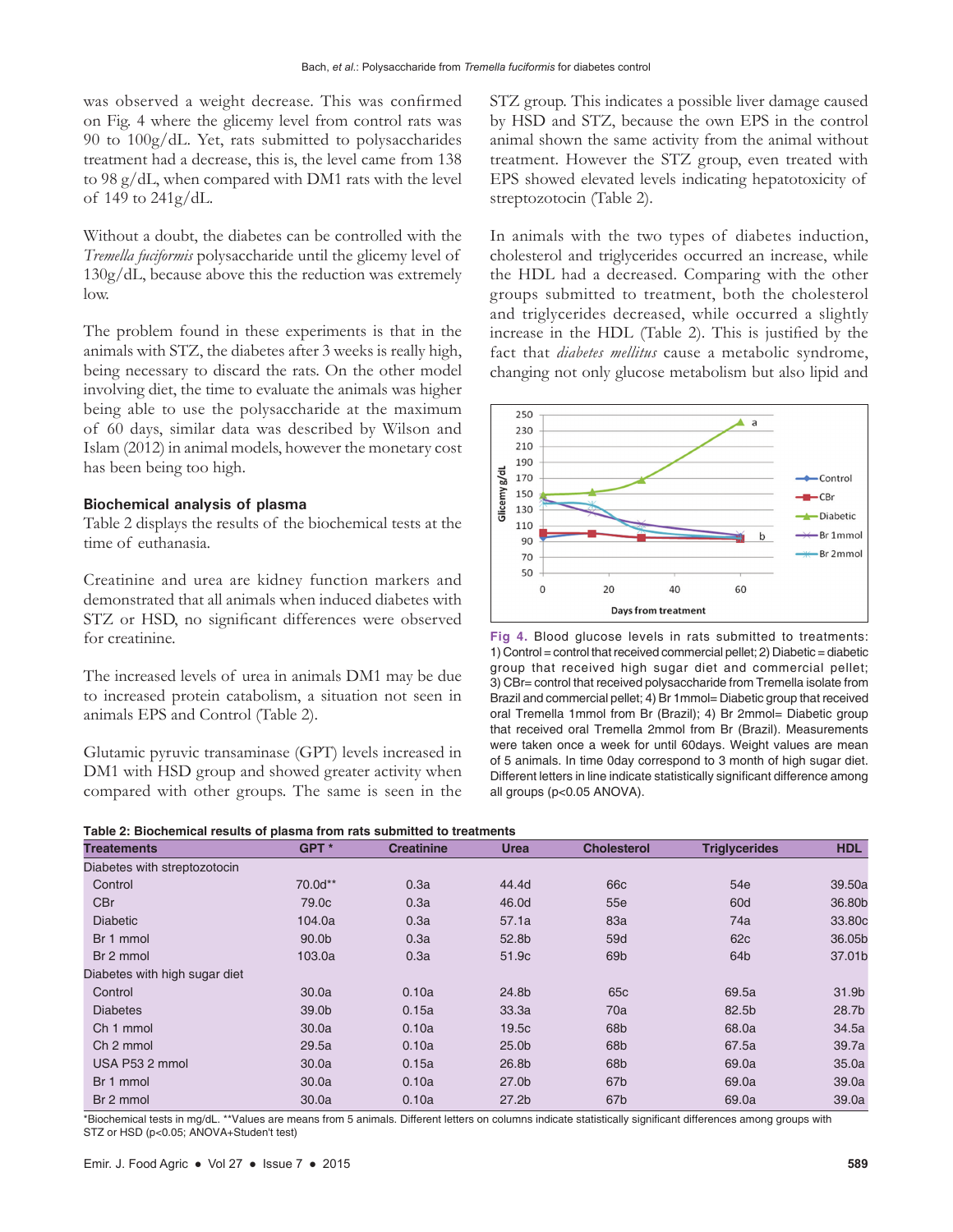| <b>Group</b>  | $N^{\circ}$ animals | Average | <b>Standard</b><br>deviation | <b>Significance</b> |
|---------------|---------------------|---------|------------------------------|---------------------|
| Water         | 5                   | 0.3733  | 0.0085                       |                     |
| dexamethasone | 5                   | 0.2852  | 0.0114                       | ***p<0.001          |
| Ch 2 mmol     | 5                   | 0.3617  | 0.0199                       | Ns p>0.05           |
| Br 2 mmol     | 5                   | 0.3629  | 0.0136                       | $Ns$ $p > 0.05$     |

\*\*\*=Extremely significant, Ns p>0.05=Not significant

protein metabolism. The results can be accordance to Cheng et. al. (2002) when used fed diets for rats containing different levels of *T. fuciformis* dietary fiber and showed that cholesterol levels were significantly decreased concluding that fungi supplement altered the intestinal physiology of the rats.

#### **Anti-inflammatory assay**

In anti-inflammatory test the aqueous solution of *Tremella fuciformis* showed no anti-inflammatory activity in the tested dosage. Probably, because the *Tremella's* solution has high sugar concentration, however they are not from substances with anti-inflammatory potential (Table 3).

## **CONCLUSION**

In conclusion present findings demonstrate that EPS from *Tremella fuciformis* be beneficiated the control of DM1 when blood glucose is until 130mg/dL that can be accomplished by reducing cholesterol, triglyceride, GPT, urea and increasing HDL cholesterol. When the level of blood glucose is higher than EPS from *T. fuciformis*, the action for reduction is not rapidly and function is not satisfactory. The solution of *T. fuciformis* did not show anti-inflamatory activity in the tested dosage.

## **ACKNOWLEDGEMENTS**

This work was supported by CNPq (Grant #474681/2013). Dra. Arailde Urben (Embrapa –Brasilia) and Edison Souza for providing isolates from *Tremella fuciformis* and for Flávio Dessaune Tardin, Pesquisador da Embrapa Milho e Sorgo (Mato Grosso), for providing sorghum seeds.

#### **Author contributions**

All authors contributed equally in this article.

# **REFERENCES**

- Basile, A. C., J. A. A. Sertié, T. Oshiro and K. D. V. Caly. 1989. Topical anti-inflamatory activity and toxicity of cordiaverbenacea. Fitoterapia. 60: 260-263.
- Berkeley, B. 1856. Tremella fuciformis berkeley. Hooker´s J. Bot. Kew Garden Miscellany. 8: 277-288.
- Cheng, H. H., W. C. Hou and M. L. Lu. 2002. Interactions of lipid

metabolism and intestinal physiology with *Tremella fuciformis* Berk edible mushroom in rats fed a high-cholesterol diet with or without Nebacitin. J. Agric. Food Chem. 50(25): 7438-7443.

- De Baets, S. and E. J. Vandamme. 2001. Extracellular *Tremella* polysaccharides: structure, properties and applications. Biotechnol. Lett. 23: 1361-1366.
- Dische, A. 1962. A specific color reaction for glucuronic acid. Methods Carbohydr. Chem. 1: 478-512.
- Dische, Z., R. Weil and E. Landsberg. 1947. A new color reaction for keto acids and other carbonyl compounds. J. Biol. Chem. 6: 725-730.
- Gao, Q. P., M. K. Killie and H. Chen. 1997. Characterization and cytokine-stimulating activities of acidic heteroglycans from *Tremella fuciformis.* Plant Med. 63(5): 457-460.
- Gao, Q. P., R. Z. Jiang and H. Q. Chen. 1996. Characterization and cytokine stimulating activities of heteroglycans from *Tremella fuciformis.* Plant Med. 62(4): 297-302.
- Hang, H. L., G. R. Chao, C. C. Chen and J. L Mau. 2001. Non-volatile taste components of Agaricus blazei, *Antrodia* camphorate and *Cordyceps militaris* mycelia. Food Chem. 74: 203-207.
- Hobbs, C. 1995. Medicinal Mushrooms: An Exploration of Tradition, Healing and Culture. Santa Cruz, CA: Botanica Press. p252.
- Hu, B. and P. But. 1987. Chinese material medicines for radiation protection. Abstr Chin. Med. 1: 475-490.
- Kachhawa, D., P. Bhattacharjee and R. Singhal. 2003. Studies on downstream processing of pullulan. Carbohydr. Polym.  $52.25 - 28$
- Kakuta, M., Y. Sone and T. Umeda. 1979. Comparative structural studies on acidic heteropolysaccharides isolated from 'Shirokikurage', fruit body of *Tremella fuciformis* Berk, and the growing culture of its yeast-like cells. Agric. Biol. Chem. 43: 1659-1668.
- Khondkar, P. 2009. Composition and partial structure characterization of *Tremella* polysaccharides. Mycobiology. 37: 286-294.
- Kiho, T., Y. Tsujimura, M. Sakushima, S. Usui and S. Ukai. 1994. Polysaccharides in fungi. XXXIII. hypoglycemic activity of an acidic polysaccharide (AC) from *Tremella fuciformis.* Yakugaku zasshi. 114: 308-315.
- Lever, M. 1972. A new reaction for colorimetric determination of carbohydrates. Anal. Biochem. 47: 273-279.
- Mascaro, M. B., C. M. França, K. F. Esquerdo, M. A. N. Lara, N. S. Y. Wadt and E. E. Bach. 2014. Effects of dietary supplementation with agaricus sylvaticus schaeffer on glycemia and cholesterol after streptozotocin-induced diabetes in rats. Evid. Based Complement. Alternat. Med. 2014: 1-10.
- Manzi, P., L. Pizzoferrato and A. Aguzzi. 2001. Nutritional value of mushrooms widely consumed in Italy. Food Chem. 73: 321-325.
- Singla, S., K. Kaur, G. Kaur, H. Kaur, J. Kaur and S. Jaswal. 2009. Lipoprotein (a) in type 2 diabetes mellitus: Relation to LDL: HDL ratio and glycemic control. Int. J. Diabetes. Dev. Ctries. 29: 80‑84.
- Song, Y., J. E. Manson, L. Tinker, B. V. Howard, L. H. Kuller, L. Nathan, N. Rifai and S. Liu. 2007. Insulin sensitivity and insulin secretion determined by homeostasis model assessment and risk of diabetes in a multiethnic cohort of women: the women's health initiative observational study. Diabetes Care. 7: 1747-1752.
- Srinivasan, K., B. Viswanad, L. Asrat, C. L. Kaul and P. Ramarao. 2005. Combination of high-fat diet-fed and low-dose streptozotocintreated rat: A model for type 2 diabetes and pharmacological screening. Pharmacol. Res. 52: 313-320.
- Su-Yun, M. A., H. E. Liang and Y. A. O. Li-Fen. 2010. Research advances on structural characteristics and bioactivity of